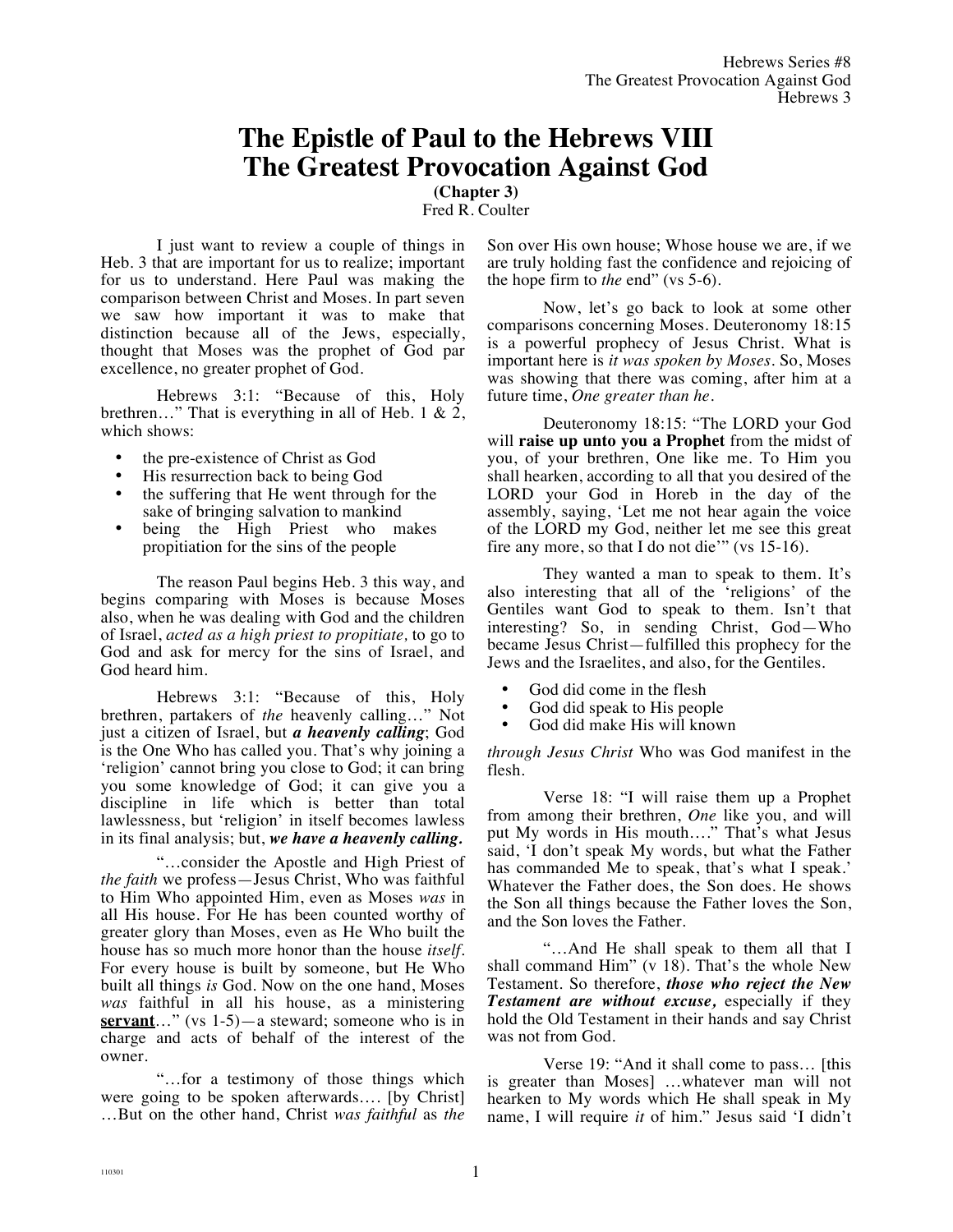come in my own name, I came in the name of the Father, and He sent Me.'

Verse 20: **"But the prophet who shall presume to speak a word in My name which I have not commanded him to speak or who shall speak in the name of other gods, even that prophet shall die.**"

It's an awesome thing for anyone to set himself up as a preacher or a prophet. *They presume to speak in the name of God, and give all kinds of false doctrines!* We don't have time to innumerate all the false doctrines and all the false Christianity of the world; all the way from prayers for the dead to snake handling.

Verse 21: "And if you say in your heart, "How shall we know the word which the LORD has not spoken?" When a prophet speaks in the name of the LORD, if the thing does not follow nor come to pass, that *is* the thing, which the LORD has not spoken. The prophet has spoken it presumptuously. You shall not be afraid of him."  $(21-22)$ .

This has happened to even all the true ministers of God, in relationship to prophecy, because they *presumed* that they understood the times, and they didn't. So therefore, they spoke presumptuously.

There's another category that goes even further than this, which follows up on v 20. Everyone wants to know: Why does God allow this? Why does God allow that? *God allows it so He can test us and try us!* We'll understand why Deut. 13 starts out the way it does because this is a comparison again between Moses and other prophets; and the Word of God and not the Word of God.

Deuteronomy 12:30: "Take heed to yourself that you do not become ensnared by following them, after they are destroyed from before you, and that you do not ask about their gods, saying, 'How did these nations serve their gods that I may also do likewise?"

- that's interesting
- that's quaint
- that's wonderful
- that's nice
- how thrilling
- how exciting
- it's just such fun

We just recently had Halloween. *The depths of the evil of Satan portrayed as fun and games for kids!* All the witches were happy because they had a full moon on Halloween, the first time in 46 years.

*God says you shall not do so likewise!* 'But it's for the kids. We do it for the kids.' You want to teach them demonism? Is that what you're doing? *They don't even know what they're saying!* Same way with Christmas! I had one person say that 'your religion is really good and it would be even better if you kept Christmas, because it's for the kids.' You mean:

- it's all right to lie to children?
- it's all right to tell them fairy tales?<br>• it's all right to say there is a Santa C
- it's all right to say there is a Santa Claus?

What happens? *That helps set the children up that they receive 'good things' from a liar, and someone who doesn't exist—*rather than their parents—and on and on and on!

You could take anything else: mias and pias when the Catholics pray and they do the rosary. You know, 15 'hail Marys' and 20 'our fathers.' If you're real zealous make it 200 of each. Isn't it profound that the Muslims also have rosary? They have special prayer beads, and so do the Buddhist, and Buddhist have prayer wheels. My, that's a handy way! You know you don't even have to pray. Just go along and roll a wheel and there's a prayer already written on it, and that rolls up to God. Why that's handy dandy! Just think how much time that'll save you, you know that's better than going to McDonald's for breakfast. You know we can get it done fast and in a hurry. Or whatever it may be.

Now I'm being a little sarcastic because when you watch some of these documentaries on some of these other religions they're really stupid; just plain *stupid and demonic!*

"…and that you do not ask about their gods, saying, 'How did these nations serve their gods that I may also do likewise?'" (v 30).

'Well, that's a quaint thing, let's go ahead and put the name of Christ on it.' That's all the Catholic's have done, wherever they have gone.

Verse 31: "You shall not do so to the LORD your God, for every abomination to the LORD, which He hates, they have done to their gods; even their sons and their daughters they have burned in the fire to their gods."

To Baal, the sun-god, whose day of worship is Sunday. {note sermon series *Refuting Sunday-Keeping*}. I clearly show that Israel was sent into captivity for Sabbath-breaking and Sunday-keeping because they worship Baal and Asherah.

Verse 32: "Whatsoever thing that I command you… [add Deut. 18, that 'that Prophet' who was Christ like unto Moses, only of greater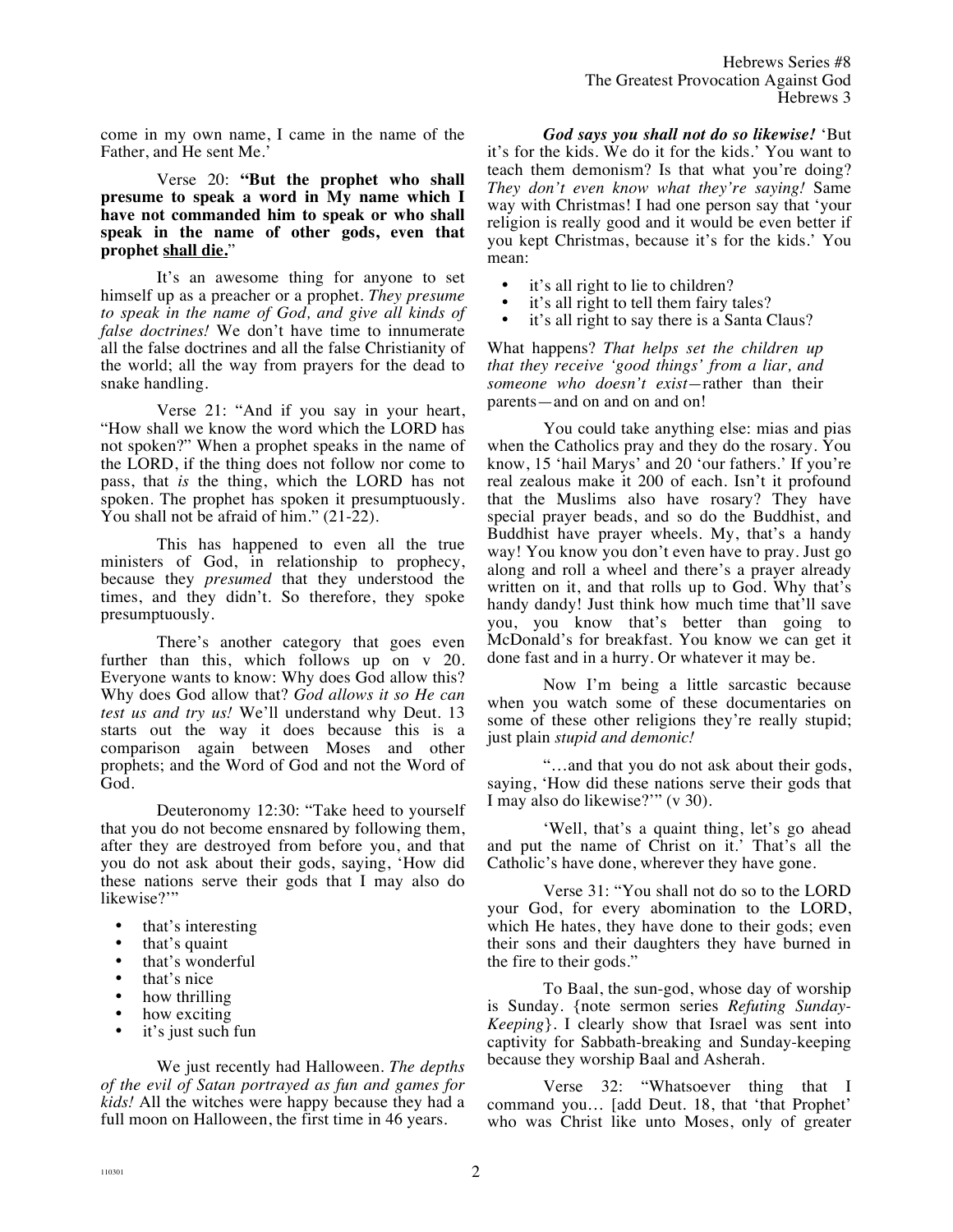stature] …be careful to do it. You shall not add to it, nor take away from it."

This flows right along, compared to what God has said; Deuteronomy 13:1 "If a prophet rises among you, or a dreamer of dreams, and gives you a sign or a wonder, and the sign or the wonder which he foretold to you comes to pass, saying… [we have today a lot of magicians; many magic shows on TV] …'Let us go after other gods…'" (vs 1-2).

That is worship God in a different manner than God has said, or even go after other gods like we have today. When a President goes into the national cathedral, which is a gothic Catholic structure if you look at it, what does he have? *He has an ecumenical service!* He has a Protestant, a Jew, a Muslim, a Catholic, an Orthodox, and *those are all priests of other gods.* 

Verse 2: "…'Let us go after other gods, which you have not known, and let us serve them,' you shall not hearken to the words of that prophet or that dreamer of dreams, **for the LORD your God** *is* **testing you**…" (vs 2-3).

That's why He lets it happen; *to prove you!* How are you going to know you believe the Truth unless you have proved it? have lived it? have substantiated it? If some little trial comes along, and you listen to someone with some false prophesy, listen to someone with some false doctrine, and you believe it, then *you have failed the test*; rather than going back and proving it.

I'm reading the book by J. Michael Feazell, *The Restoration of the Worldwide Church of God*. That is how it supposedly came back in line with Protestantism. *They failed the test!* He says he thanks God for Mr. Roberts and the Easter bunny, and he worships Christ on Christmas because God says that He likens Himself unto a green pine tree. *They failed the test!* So, God proves you. Why? *There are tests to know!*

Verse 3: "…*is* testing you to know whether you love the LORD your God with all your heart and with all your soul." Remember Gen. 22 and what Abraham was asked to do with Isaac. Remember that after all those years that Abraham followed God the angel gave the message from heaven where God said 'Now I know that you fear Me seeing you have not with held your son, your only begotten son from Me.' All that time. God is going to test us through our whole lives.

"…whether you love the LORD your God with all your heart and with all your soul. You shall walk after the LORD your God and **fear Him, and keep His commandments, and obey His voice**, and you shall serve Him and hold fast to Him. And that prophet or that dreamer of dreams shall be put to death…" (vs 3-5).

That was when they had the *administration of death*, {note sermon: *What is the Administration of Death*}, because Israel was not only one who had the laws of God, but was also a sovereign nation of this world. Therefore, He gave them the right of the penalty of death in these things. In the Church today we find that if someone does that, the greatest right we have is expelling or disfellowshipment. We do not have the right to take the sword in our hand to do away with the immediate enemy that is within our midst. We send them on their way. This is why Jesus is looked upon, and the comparison is given that *He is greater* than Moses.

Hebrews 3:7 to the end is taken—most of it—from Psa. 95. Then we will go through and we will see all of the things that Israel did in going against God.

Hebrews 3:7: "For this reason, even as the Holy Spirit says, 'Today, **if** you will hear His voice… [Showing there is choice. Are you willing to listen to God?] …harden not your hearts, as in the rebellion, in the day of temptation in the wilderness… [so people have a choice] …where your fathers tempted Me *and* tried Me, and saw My works forty years. Because of this, I was indignant with that generation, and said, "They are always going astray in their hearts, and they have not known My ways." So, I swore in My wrath "**If** they shall enter into My rest—"" (vs  $7-11$ ).

{note sermon: *Is God's Love Conditional?*} So, this is conditional. Every time you see *if* that is a condition.

Paul gives a warning, v 12: "Beware, brethren, lest perhaps there by in any of you an evil heart of unbelief, in apostatizing from *the* living God." The whole book of Hebrews is written to keep people from apostatizing from God, from falling away and committing the unpardonable sin.

Verse 13: "Rather, be encouraging one another each day, while it is called 'today'…" Every choice we make is *today*. It's always in the present. What you did yesterday—whether good or bad—if it's bad and you've repented of it, that's fine, *don't pollute today with the sin of yesterday.* And tomorrow when it becomes today, then everything you do in life is always lived in *today*. Do you understand that? *The future is not here, and the past is already gone!* So therefore, here's another lesson, too, if you live in the past and don't learn the lessons of the past, then you're bound to make the same mistakes in the future; and make the same mistakes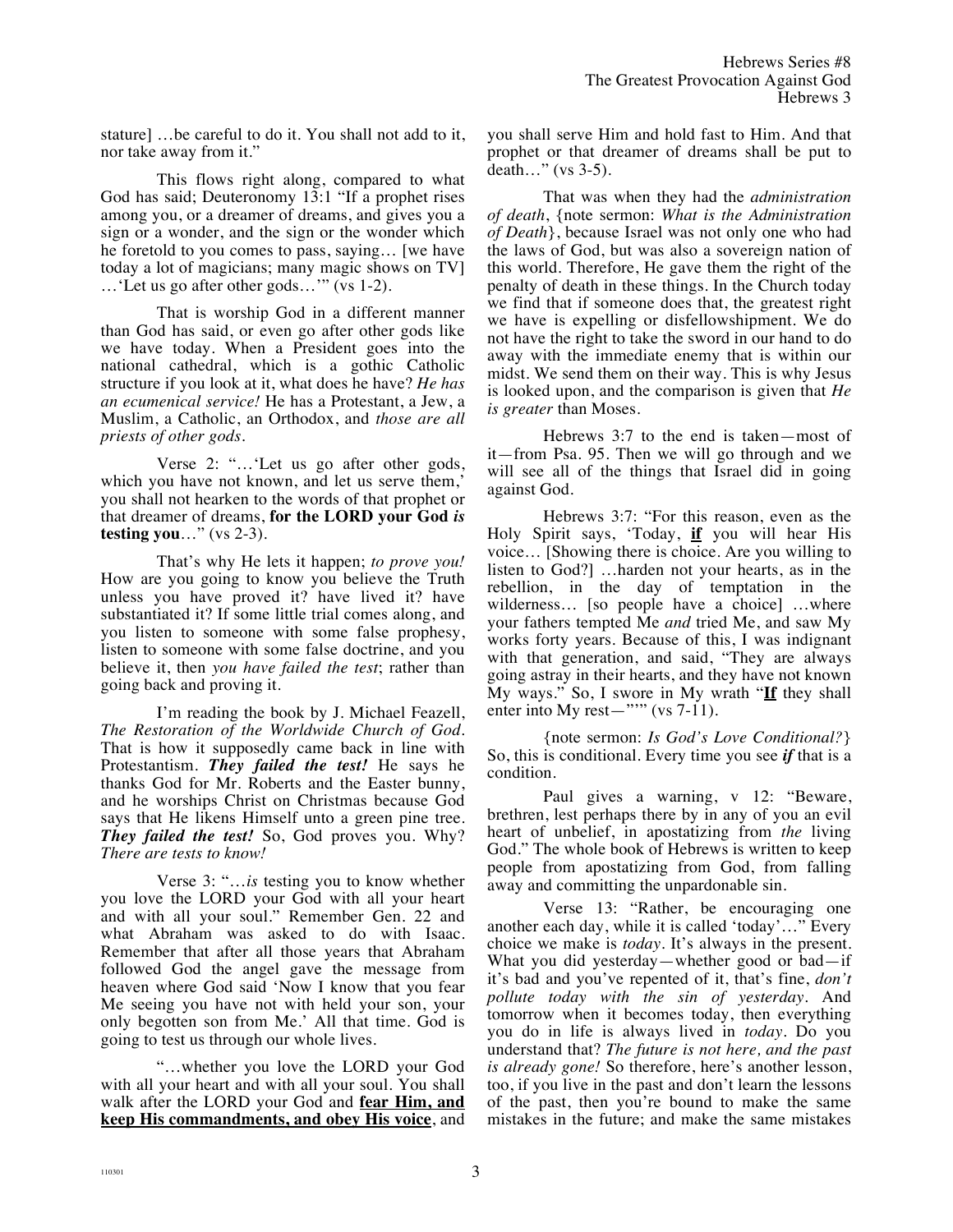today. This is why it always refers to today, and the word *today* refers directly to the Sabbath. When is it that we hear the voice of God through the Word of God most of all? during the week? Is it not on the Sabbath? *Yes it is! That's when we hear to voice of God!* 

"…so that none of you become hardened by *the* deceitfulness of sin" (v 13). Because there is pleasure in sin for a season; it's deceitful. If you don't believe that, just look at the world and in particularly look at the so called 'fun cities' of the world; be they Las Vegas, or Reno, or Monte Carlo, or any of the gambling cities of the world; the deceitfulness of riches that come out of that, which is robbery really because they take it from everybody else, and the few that win are then held up as they've really done something. That's all *the deceitfulness of sin!* That's just an example of it. The deceitfulness of sin can also come in the way of false doctrine and false religion. So, you can add that in there, too. The deceitfulness of sin in this case is the liberty to break the Sabbath.

Verse 14: "For we are companions of Christ, **if**… [there again we have another condition] …we truly hold the confidence *that we had* at the beginning steadfast until the end. As it is being said, 'Today, if you will hear His voice, do not harden your hearts, as in the rebellion.' For some, after hearing, did rebel, but not all who came out of Egypt by Moses. But with whom was He indignant *for* forty years? *Was it* not with those who had sinned, whose dead bodies were strewn in the wilderness? And to whom did He swear *that they* would not enter into His rest, except to those who had disobeyed?" (vs 14-18) They didn't go in.

Verse 19: "So we see that they were not able to enter in because of unbelief."

- v 18: "...to those who had disobeyed?...
- v 19: "…So we see that they were not able to enter in because of unbelief"

Let's understand *if you don't believe you won't obey!* Disbelief is followed by disobedience. That's just the way it falls.

We're going to cover these things and go through them, not in a way that this is to be taken by anyone who hears this sermon who is loving God and keeping the Sabbath, and all these things, that this is correction for you. It is not correction for you. It may be for some who hear this that are disobeying God that it would be correction for them. If it is and they hear and they change, like it says, *today if you will hear His voice.* These things are given to us for a purpose; they are examples for us that we should not do even as they did. In other words, God also believes in the principle that if you do not learn the lessons of history, you're bound to repeat them.

1-Corinthians 10:1 tells us why we should not do these things: "Now I do not wish you to be ignorant *of this*, brethren, that our fathers were all under the cloud, and all passed through the sea. And all were baptized unto Moses in the cloud and in the sea" (vs 1-2). We were baptized *into the death of Jesus Christ, in a covenant relationship! Our baptism is greater!*

Verse 3: "And *they* all ate the same spiritual meat. And *they* all drank *of* the same spiritual drink; for they drank from *the* spiritual Rock that followed *them*. And that Rock was Christ" (vs 3-4). Here again is another proof that the Lord God of the Old Testament was the One Who became Jesus Christ. No question about it.

Verse 5: "But with many of them God was not pleased, for their dead bodies were strewn in the wilderness. Now these things became examples for us, so that we might not lust after evil things, as they also lusted. Neither be idolaters, as *were* some of them; as it is written, 'The people sat down to eat and to drink, and rose up to play.' Neither should we commit sexual immorality, as some of them committed, and twenty-three thousand were destroyed in one day. Neither should we tempt Christ, as some of them also tempted *Him*, and were killed by serpents. Neither *should we* complain against *God*, as some of them also complained, and were killed by the destroyer. Now all these things happened to them *as* examples, and were written for our admonition, **on whom the ends of the ages are coming**" (vs 3-11). Now, that's quite thing!

In the end of the world/age, having all of the Word of God, and understanding the Word of God, **are we more accountable than other people?** *No question about it! Absolutely no question about it!*

That's why He gives v 12: "Therefore, let the one who thinks he stands take heed, lest he fall." Fall doing what? *Doing some of the things they have here!* 

Psa. 95 is known as a Sabbath Psalm. When the people would come to the temple, or the synagogues on the Sabbath Day, what would they hear? *They would hear the Word of God!* The Sabbath Day was for instruction to *hear the Word of God,* then to set your heart and mind and course to *obey the Word of God, to live by the Word of God!* And all of that takes place more on the Sabbath Day than anything else. Is it not also true that because we're fleshly human beings, we need to be taught and taught, and repeat, and learn, and grow; and the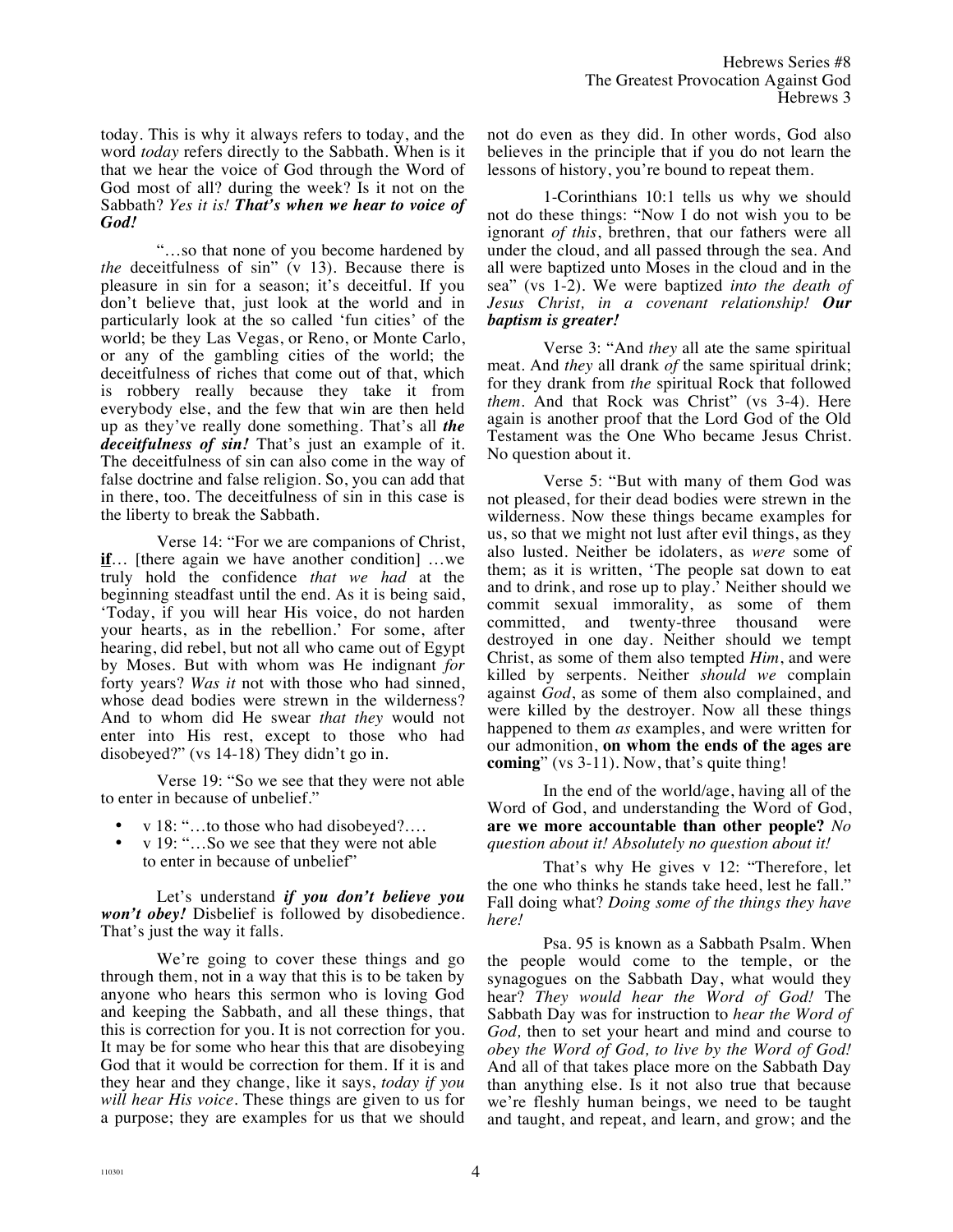Sabbath Day and the Holy Days become a focal point in all of that.

For example, if you did not attend Sabbath services for a whole year, nor keep any of the Holy Days of God for a whole year, how far back into the world might you slip under those circumstances? *Probably pretty far!* How much faith would you loose? *Probably an awful lot of faith, because faith comes by the hearing of the Word, and if you were not there on the Sabbath Day, you're not hearing the Word of God!* If you don't study during the week on your own, you're not hearing the Word of God by reading it, because then you read it and you hear it in your mind. So therefore, it becomes very easy not to obey the voice of God because the voice of God is way off, not even a still little whisper in your ear. That's why he always focuses on *today*.

Psalm 95:6: "O come, let us worship and bow down; let us kneel before the LORD our Maker." That we're to do everyday, but in particularly on the Sabbath Day. *No doubt about it!*

Verse 7: "For He is our God, and we are the people of His pasture, and the sheep of His hand…."

Remember, Christ is the Chief Shepard. Note John 10, that He is the *true* Shepard; He leads them in and out, and they find pasture. What does this pasture mean? *This means the food from the Word of God to grow spiritually* 

- in grace
- in knowledge
- in understanding
- to build the character of God!

"…**Today,** if you would but hearken to His voice: 'Harden not your heart as in the rebellion, as in the day of temptation in the wilderness when your fathers tempted Me, tried Me, even though they saw My work'" (vs 7-9).

Over and over again! What did they see everyday besides the Works of God? besides the manna everyday? Besides having the Sabbath marked out every week for 40 years because manna was never sent on the Sabbath. What did they see everyday? *The pillar of cloud by day, and the pillar of fire by night!* As far as a physical carnal people, that's as close to God as you can get. The only time they were closer was when they were at Mount Sinai and God gave the Ten Commandments.

This whole thing that people say, 'Well if God would tell me what to do then I would know and then I would do it.' *No you wouldn't because that's an excuse!* 'Well, if I could just see God and be guaranteed it's God then I would do it.' *No you wouldn't because the children of Israel came as*  *close to seeing God, and Moses saw God and they still didn't do it!* That's just an excuse because *you don't want to obey!* If you have a Bible, God has spoken to you; whether you open it, read it and listen to it or not, that is not God's problem, that's the individual's problem who has the Bible and never does anything with it.

They don't look at it that way because, 'God didn't give me the Bible, my grandma gave me it; aunt gave it to me; my mother gave it to me; my father gave it to me. God didn't give it to me.' *Yes, He did* because He caused it to be produced and printed and sent out into all the world, it just happens that God used the vehicle of your aunt, or your uncle, or your father, or your mother to deliver the Bible to you. Many people don't even consider that, but that's just the way it is. So, they saw the works forty years.

Verse 10: "For forty years I was grieved with that generation, and said, 'It is a people who go astray in their hearts, and they have not known My ways'; to whom I swore in My wrath that they should not enter into My rest" (vs 10-11). This is the lesson every Sabbath: *that you come into the presence of God*

- to hear the Word of God
- to obey the Word of God
- to be instructed and encouraged in the Word of God

## *today; while it is today!*

It's amazing how much God put up with. I mean, absolutely amazing! God loved Israel! He was grieved every time they sinned. He corrected them, they repented, but not from the heart; they flattered Him, yet, God forgave them. God dealt with them. Why? *Because He remembered His covenant that He had with Abraham, Isaac, and Jacob!*

Deuteronomy 9:3: "Therefore, understand this day… [this just before they're going into the 'promised land'] …that the LORD your God *is* He Who goes over before you. *Like* a consuming fire, He shall destroy them… [all the enemies of the land, and the giants and so forth] …and He shall bring them down before your face. So, you shall drive them out and destroy them quickly as the LORD has said to you."

When God does great things for people, as He did for Israel, as He did for America, v 4: "Do not speak in your heart after the LORD your God has cast them out from before you, saying, 'For my righteousness…'" In other words: because I'm good; because I'm industrious because I'm strong; because I have spirit; all the things *of self*.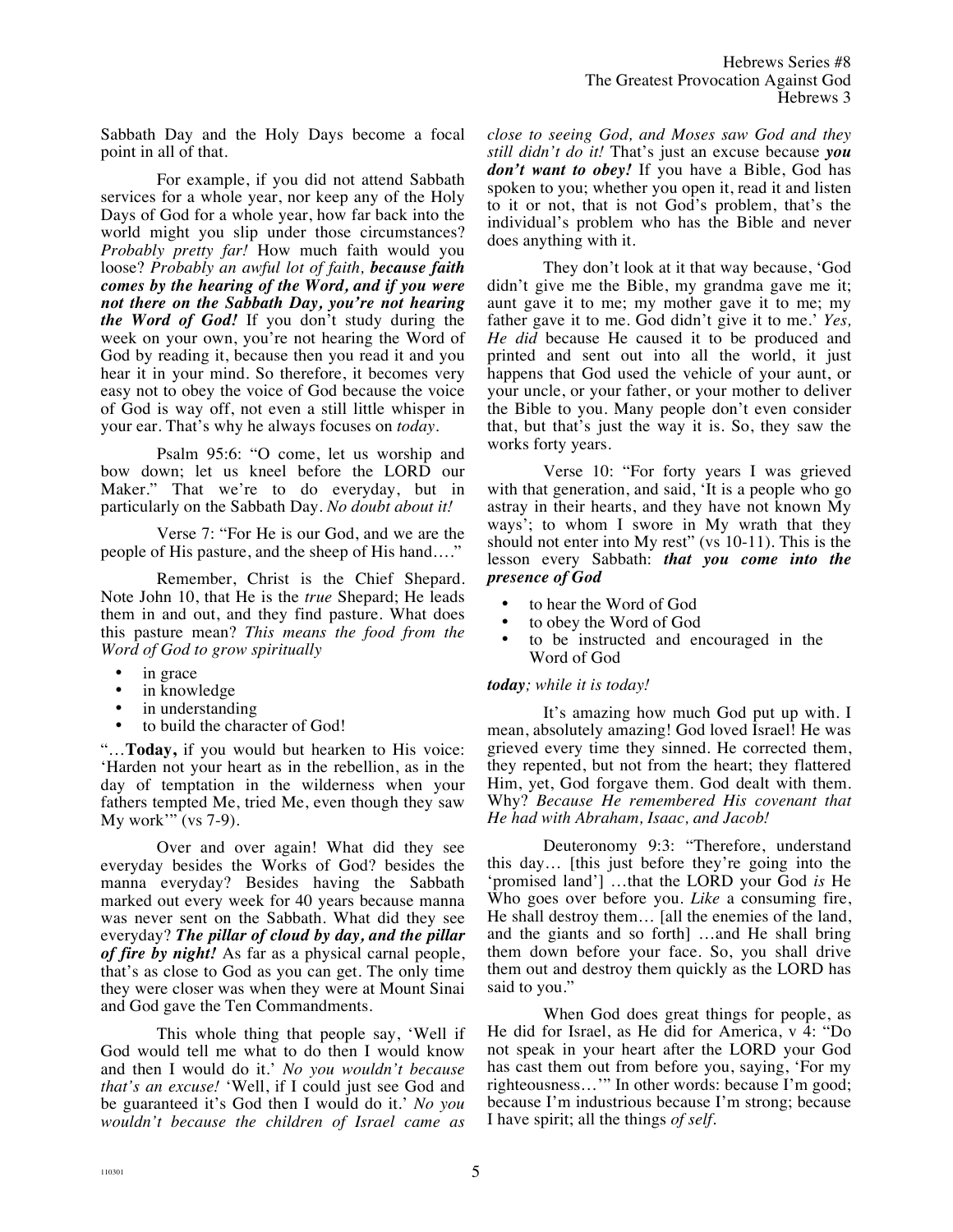"'…the LORD has brought me in to possess this land'..." (v 4). In other words because  $\overline{Y}$ m so good' God was obligated to do it. We're saying the same things today in this war with the terrorist, 'because we are so good God has to be on our side that we'll get the enemy.' God says don't speak that way.

"…but for the wickedness of these nations, the LORD your God drives them out from before you. Not for your righteousness, or for the uprightness of your heart, do you go to possess their land, but for the wickedness of these nations, the LORD your God drives them out from before you, so that He may perform the word which the LORD swore to your fathers, Abraham, Isaac and Jacob"  $(vs 4-5)$ .

Before anyone in physical Israel or anyone even within the Church gets all up on their high horse by saying that 'God had to do this because of how great we are,' remember God has done it because of Abraham, Isaac, and Jacob. We in the Church are *'If you be Christ then are you Abraham's seed and heirs according to the promise!' We are here because of Abraham,* not because of what we are as people, but because of what Abraham, Isaac, and Jacob have done, and what God has done. If we always remember that, we'll never get lifted above other people to think that we're greater than other people because God is the One Who has called those who are His.

Verse 6: "Therefore, understand that the LORD your God does not give you this good land, to possess it for your righteousness..." He said it three times! A principle in the Bible, and remember this concerning the Sabbath and every other thing. When it's *repeated* it is important. You don't possess it for your righteousness.

"…for **you** *are* **a stiff-necked people**" (v 6). You can put it another way: *fiercely independent and self-reliant! My way is right!* That's the good ole American/Israel spirit!' *Yes, indeed!* And because of that, 'God is bound to bless us because of what we do.' *No!*

Verse 7: "Remember, *and* do not forget…" Whenever God says this, what happens? *We immediately don't remember and forget it as quick as we can!*

"…how you provoked the LORD your God to wrath in the wilderness. From the day you departed out of the land of Egypt, until you came to this place, you have been rebellious against the LORD"  $(v 7)$ .

We're going to look at some of these

provocations, and some of these rebellions so that we can learn the lesson that God wants us to because these are examples.

Verse 20: "And the LORD was very angry with Aaron to have destroyed him. And I prayed for Aaron also at the same time…. [that's what it means when he was up before God] …And I took your sin, the calf which you had made, and burned it with fire, and stamped it, grinding *it* very small, until it was as fine as dust. And I threw the dust of it into the brook that descended out of the mountain. And at Taberah, and at Massah, and at the Graves of Lust, you provoked the LORD to anger. And when the LORD sent you from Kadesh Barnea, saying, 'Go up and possess the land which I have given you,' then you rebelled against the commandment of the LORD your God, and you did not believe Him, nor hearkened to His voice. You have been rebellious against the LORD from the day that I knew you" (vs 20-24). That was before they left Egypt.

Let's look at some of these things and kind of take this in chronological order. Here's one of the first difficulties they have; this one here is not necessarily a provocation, but this is a murmuring and a complaint. We will see when we get to Exo. 16, that the murmuring and complaint, even against Moses and Aaron *was really truly against God* because they were only doing what God said.

Exodus 15:23: "And when they came to Marah, they could not drink of the waters of Marah because it *was* bitter. Therefore the name of it was called Marah…. [*bitterness*] …And the people murmured against Moses, saying, 'What shall we drink?'" (vs 23-24).

Stop and think a minute what God had just done for them. Think of all the plagues that took place:

- the sparing of their firstborn
- the killing of the firstborn of Egypt<br>• taking them out of the land of Egypt
- taking them out of the land of Egypt
- taking them through the Red Sea saving them from Pharaoh and all the armies that came after them

—and they went just a few days journey away from the Red Sea and here they were already complaining rather than saying, 'Wow! This water is bitter, let's go to God and ask God to do something about the water because we know of all the mighty powerful miracles that He did, surely He came make bitter water sweet.' *They complained!*

Verse 24: "And the people murmured against Moses, saying, 'What shall we drink?'" Moses was always caught between the people and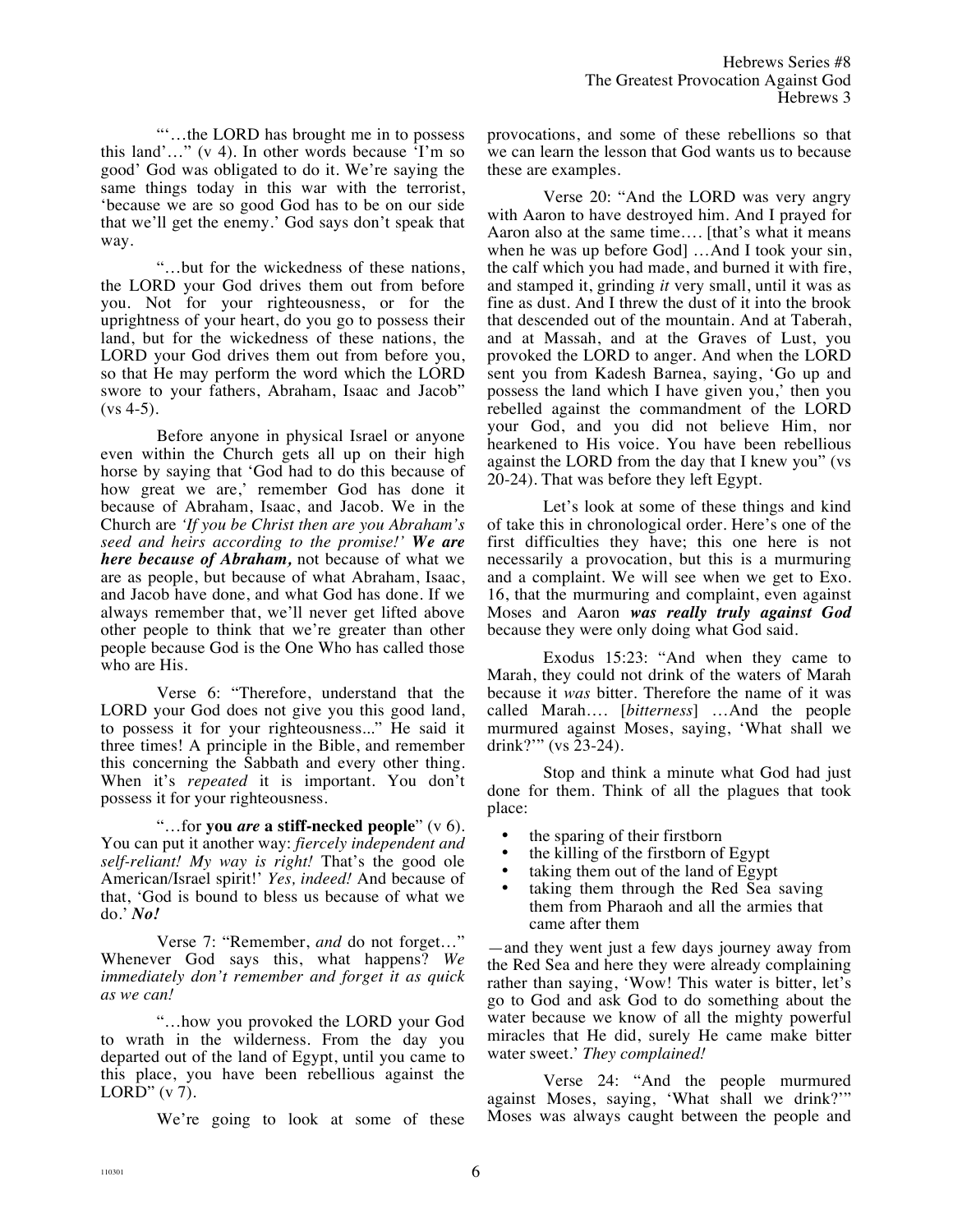God, which is worse than 'a rock and a hard spot'; because at least if you're between 'a rock and a hard spot' you have a chance of getting out of it. Here between God and the people, Moses always had the problem that when the people sinned they were Moses' people. God says, and the people *you* brought out of Egypt. When they did well, they were *His* people. So, if anyone thinks they want to be a high exulted prophet like Moses, you better stop and think there's an awful lot of responsibility that comes with it, an awful lot of accountability, and it's not all the glory and all of the glamour that you might think it is, and it was a pretty tough row to hoe.

Moses being caught between the people and God, v 25: "…cried to the LORD. And the LORD showed him a tree. And when he had cast it into the waters, the waters were made sweet....'

This also shows the principle of using herbs; ties in with Psa. 104, that herbs are for the service of men, and so forth. There are quite a few things you can find in the Bible of how we should use those things and they're now finding that a lot of them are more preferable to some of the modern chemical medicine that they have.

Verse 25: "…There He made a decree and a law for them, and there He proved them." Look upon it this way: A lot of the trials and difficulties that you have come because *God wants to prove you.*  Not necessarily to give you trouble; trouble is going to come, trials are going to come whether you're with God or without God, as far as the world is concerned. Is there anybody in the world who does not have trials and difficulties and problems? *No, they all do!* But for us these things come upon us that God may prove us. Give us a test. Do we believe Him or not? Will we look to Him or not? *To prove them!*

"…and there he proved them. And he said…" (vs 25-26). Here we go right back to the beginning of Hebrews. Remember the first thing we started out with? *Obey the voice of God!* What do we have in Heb. 3? *Today if you will hear His voice!* What do we have in Psa. 95? *Today if you will hear His voice, harden not your heart!* So, we have the same thing here, again *if*.

Everything we do brethren, is conditioned on v 26 "…'If you will diligently hearken to the voice of the LORD your God, and will do that which is right in His sight, and will give ear to His commandments, and keep all His laws…"

Here's a blessing! Here is something that you can come to God and claim! And by all means, with all the things we have now, with anthrax scare,

with small pox scare; and I hear now they're saying diphtheria scare, and all of this sort of thing to put hysteria in the people, and I tell you *hysteria and fear comes because people don't trust God!* That's why!

God gives a promise, v 26: "…**I** will put none of these diseases upon you, which I have brought upon the Egyptians; for I *am* the LORD Who heals you." That is Jehovah your Healer; Jehovah Rapha.

We can claim those promises! We can look to those! Of course, *we have to obey God*; we have to do the things that He says, and here in this case we have, with the waters being made sweet, that He used the tree or the herbs of the leaves from the tree and made the water sweet. So, all of that combined together shows that God is going to fulfill His promises.

I'm just going to cover a little bit of the first part of Exo. 16 to show part of the situation here when we get to Heb. 4 and we get into the Sabbath: when the Sabbath was revealed, when the children of Israel began keeping it and so forth, then we'll get into chapter 16 in detail because that will explain to us about some of the particular Greek words that are in Heb. .4.

Exodus 16:1: "And they took their journey from Elim, and all the congregation of the children of Israel came into the Wilderness of Sin [Zin]…" When I first read that I thought, why would God bring them into the Wilderness of Sin?

"…which *is* between Elim and Sinai. An on the fifteenth day of the second month *after* their departing out of the land of Egypt, then the whole congregation of the children of Israel murmured against Moses and Aaron in the wilderness" (vs 1-2).

This is part of their rebellion against God. Now notice what they did: *They accused God, and they made up all kinds of excuses!* This is something to always remember:

- *The carnal mind* will look for any excuse possible to reject God and disobey God!
- *A converted mind* will look for every reason
	- $\checkmark$  to serve God
	- $\checkmark$  to love Him
	- $\checkmark$  to keep His commandments

That's the difference between them. These examples are given for our admonition upon whom the ends of the earth have come; that we should not do as they did.

Verse 3: "And the children of Israel said to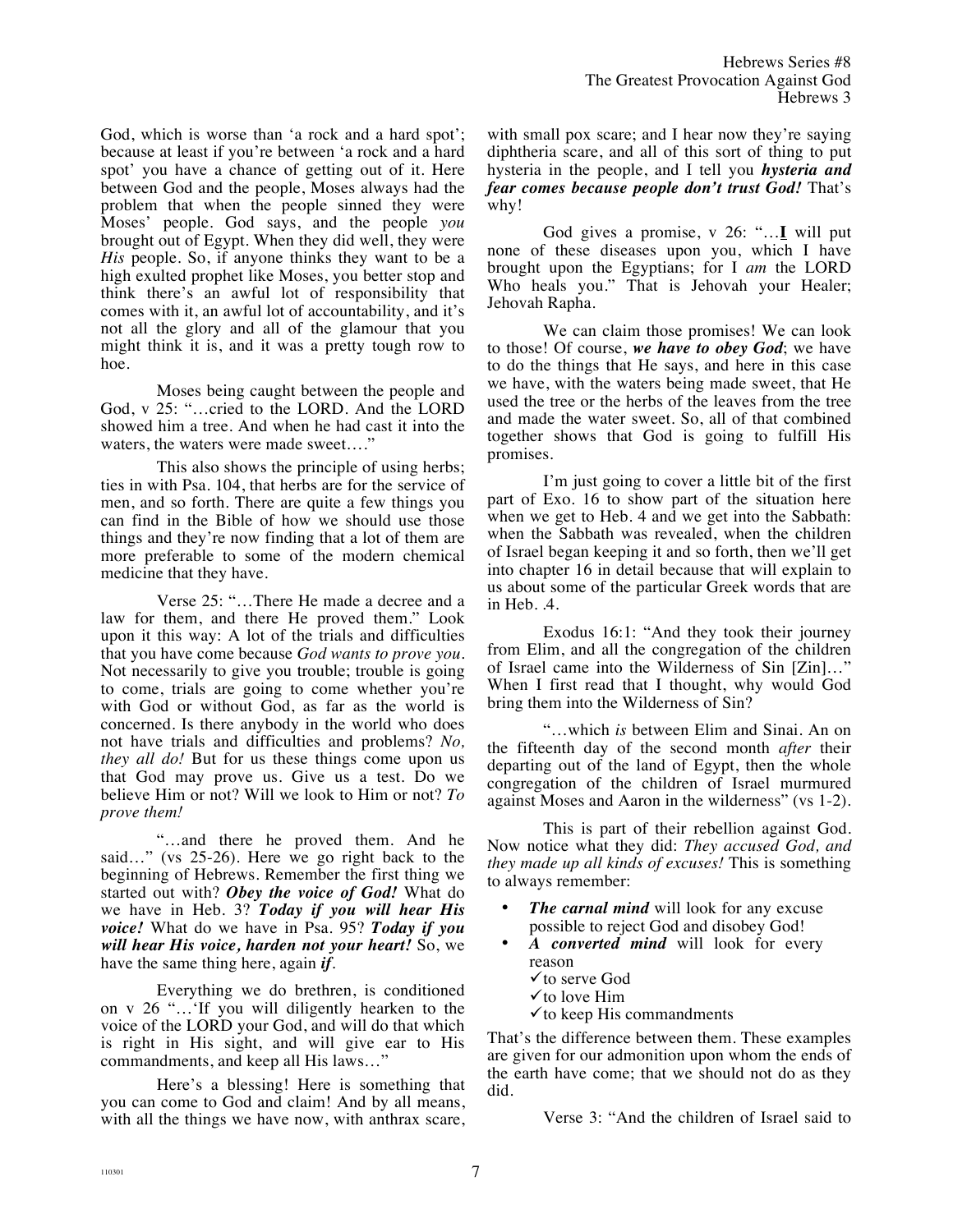them, 'O that we had died by the hand of the LORD in the land of Egypt…'" No, that's not what they said, they cried out to God so they could be released from Egypt.

"'…when we sat by the fleshpots, when we ate bread to the full, for you have brought us forth into this wilderness to kill this whole assembly with hunger!"  $(v 3)$ .

God is the One Who brought them out there, *not Moses or Aaron*. They were just following God's instruction. Then God reveals the Sabbath, He sends the manna, we'll cover that next time when we get into a little more detail into the situation concerning the Sabbath.

Exo. 20 is the giving of the Ten Commandments, and we're going to see that the rebellion against God mainly centered around violating the first three commandments; and then, after that, the Sabbath commandment; and then after that, committing fornication. All of those things provoke God. But when God gave the Ten Commandments we know that He thundered them from the top of Mount Sinai.

Exodus 20:18: "And all the people saw the thunderings, and the lightnings, and the sound of the trumpet, and the mountain smoking. And when the people saw, they trembled and stood afar off. And they said to Moses, 'You speak with us, and we will hear. But let not God speak with us, lest we die'" (vs 18-19).

So again, they have that excuse that they would rather have a human being do it. Of course, we know the whole situation concerning Hebrews is that it explains that:

- God did come in the flesh
- God did speak to them
- God did give them His Word

## So, *they provoked God there!*

Let's see some other things where they provoked God because most of the provoking is contained in Num. 11. Here is where the people were really against what Moses and Aaron were doing. This is where then they complained about flesh again. They didn't remember the flesh that God had given them in Exo. 16. So, God sent them lots of quail, but He also let them be consumed in their lust.

Let's look at this provocation, Numbers 11:1: "And the people complained about *their* distress, speaking evil in the ears of the LORD. And the LORD heard it, and His anger was kindled. And the fire of the LORD burned among them and consumed some in the outermost parts of the camp. And the people cried to Moses. And when Moses prayed to the LORD, the fire was quenched" (vs 1- 2).

This is the way it is all the time with carnal Israel, when God gave them some punishment, when some of them were killed, just like we have with the terrorist attack today, then they came back to God, but not in truth, and not in repentance. They flattered God with their lips, and they feared God temporarily, and then continued right on their way. This is all part of the way it is with the children of Israel.

Verse 3: "And he called the name of the place Taberah because the fire of the LORD burned among them. And the troublemakers in their midst lusted with *great* lust. And the children of Israel also turned and wept, and said, 'Who shall give us flesh to eat?" (vs 3-4).

We have a situation here that they didn't believe God, though God was right there with them all the time:

- by the pillar of cloud by day
- by the fire by night
- by the manna six days a week and double on the sixth day, and none of the Sabbath

*all the way down through the forty years*

• plus they had the experience that God sent the quail (Exo. 16)

When they started complaining to God about this, what they should of done was go to Moses and say, 'Moses, let's all pray and ask God to provide for us.' Moses could have gone to God, and God would have sent anything they needed. But notice what they were looking to, and here's the thing that a lot of people always do: *they live in the past*.

The whole thing that we saw concerning the word *today* if you will hear His voice, that means that not only just the Sabbath Day as we've explained, but it means today because we live in the present tense all the time. When you live in the past you bring the problems of the past to the present. When you complain and do those things, then you're likely to carry them forward into tomorrow, and tomorrow hasn't even come. Tomorrow is clean and pure because it hasn't arrived.

Notice what they said, v 5: "We remember the fish…" If you get a good succulent fish and it's cooked just right, and you put it in your mouth it just sort of melts and tastes really good.

"…which we ate freely in Egypt, the cucumbers, and the melons, and the leeks, and the onions, and the garlic. But now our soul *is* dried away. There is nothing at all besides this manna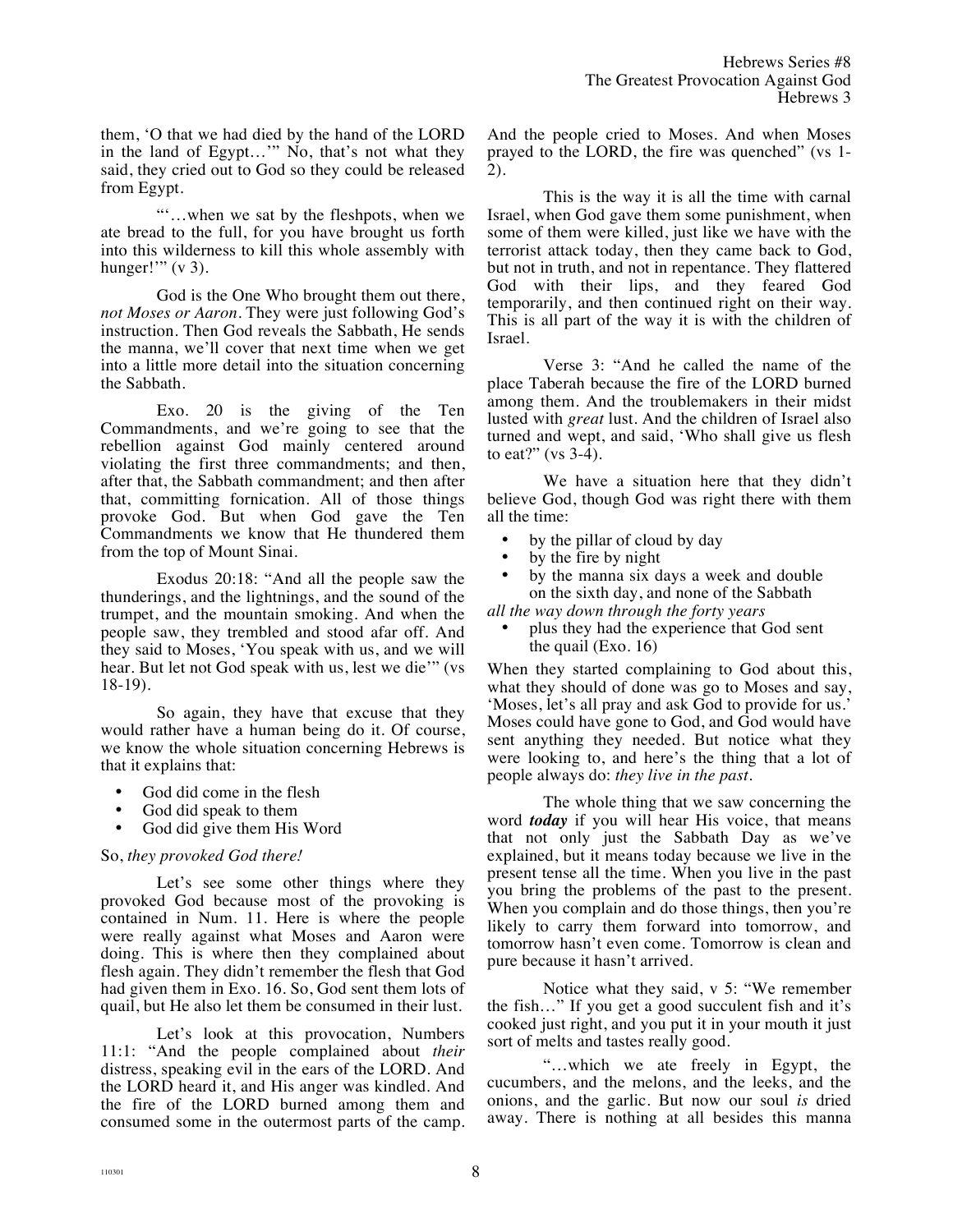*before our* eyes.' And the manna *was* like coriander seed, and the color of it was like the color of bdellium. The people went around and gathered, and ground it in mills, or beat *it* in a mortar, and baked it in pans, and made cakes of it. And the taste of it was like the taste of fresh oil. And when the dew fell upon the camp in the night, the manna fell upon it"  $(vs 5-9)$ .

So God was providing! If they would have gone to Moses, and to God, and said, 'we remember the wonderful quail that you sent, God, and we know out here in the desert that you can't send us fish.' God could do that! He could just reach down there in the Red Sea and pick up a whole batch of fish and just bring them over and drop them on the camp, and they could have some fish there. That would not be an impossible thing for God to do. But when people come to God and demand of God, and complain to God, it really creates great problems for the people and for God.

Verse 10: "Then Moses heard the people weeping throughout their families, every man in the door of his tent.… [we have almost a riot going on here] …And the anger of the LORD was kindled greatly. Moses also was displeased. And Moses said to the LORD, 'Why have You afflicted Your servant?...." (vs 10-11).

Poor Moses, he's caught between God and the people. When the people were bad they were the people that Moses brought out of Egypt, they were *his* people; when they did good they were *God's* people. So, here's Moses caught between the two of them. Even he's caught up in complaining to God.

"…And why have I not found favor in Your sight so that You lay the burden of all this people upon me? Have I conceived all this people? Did I bring them forth that You should say to me, 'Carry them in your bosom like a nursing father carries the sucking child,' to the land which You swore to their fathers? From where should I get flesh to give to all this people? For they weep to me, saying, 'Give us flesh that we may eat.' I am not able to bear all this people alone because *it is* too heavy for me" (vs 11- 14).

Then after Moses further confessed and repented, v 15: "And if You are going to deal this way with me, I beg You to kill me… [In other words, if you're going to keep this up with me, God, just kill me.] …at once… [just do it quickly, get it over with] …or if I have found favor in Your sight, but let me not see my *own* wretchedness."

God heard his prayer. Sometimes we can pray to God even in anger and God will hear our prayers. Even in despair and really being down like Moses was, and having almost 2-million people griping and complaining at you. Now, that's a *big* problem.

Then what God did, v 16: "And the LORD said to Moses, 'Gather to Me seventy men of the elders of Israel...'" He gave them part of the Spirit that He gave to Moses, and then they helped govern the people.

After that was done, v 31: "And a wind went forth from the LORD. And it brought quails from the sea and let them fall by the camp, about a day's journey on this side, and about a day's journey on the other side…"

This time, God made them go work for it. The first time they came right on in the camp (Exo. 16); it was right at the end of the Sabbath and God didn't want them going out at night. God said here, 'If you want them, you've got to go get it.'

"…all around the camp, and about two cubits *high* upon the face of the earth" (v 31). A cubit's is 18 inches so it's about three feet; three feet high of quail that God just took and dumped them.

Verse 32: "And the people rose up all that day and all night, and all the next day, and they gathered the quails. And he that gathered least gathered ten homers. And they spread *them* out for themselves all around the camp."

They brought them, spread them; gave them to everybody. Because of their lust and their complaining God gave them a punishment here. This is part of the provocation.

Verse 33: "And while the flesh *was* yet between their teeth, before it was chewed, the wrath of the LORD was kindled against the people, and the LORD struck the people with a very great plague. And he called the name of that place Graves of Lust because there they buried the people that lusted" (vs 33-34). Then they left there.

Now we have another problem; here's another provocation. This is why Paul had to make the comparison between Moses and Christ; to show that Christ was greater. This is a family struggle.

Numbers 12:1: "And Miriam and Aaron… [Miriam was Aaron's sister] …against Moses because of the Cushite woman whom he had taken, for he had taken a Cushite woman."

This is the one that *Josephus* records that he married as a political marriage to solidify the alliance between Ethiopia and Egypt. This was done before God even called him. So apparently when they left Egypt Moses also took his Ethiopian wife with him. He had a son by the Ethiopian wife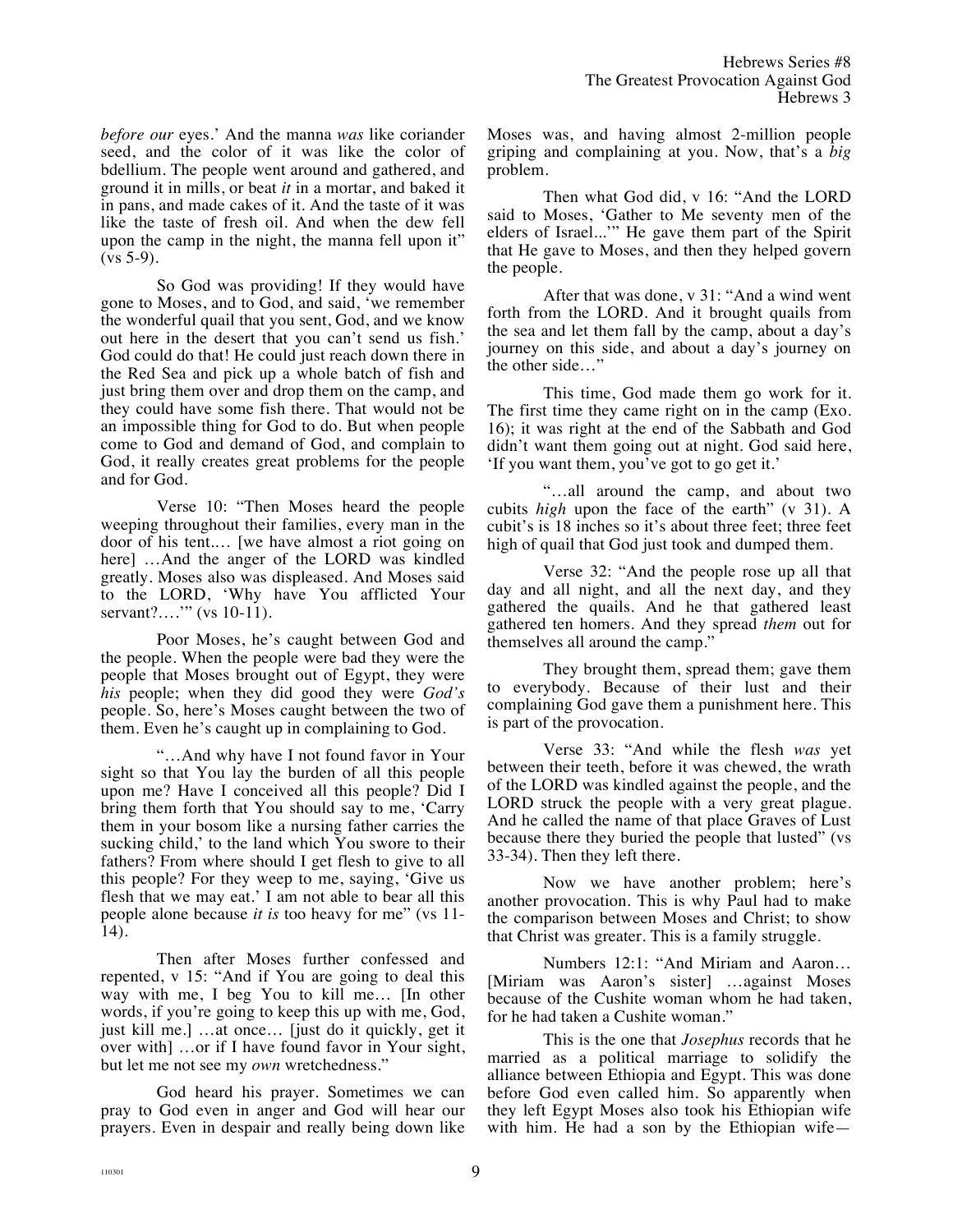Gershom—who introduced idolatry into Israel a little later on after they went into the land. This did cause a problem, and the whole lesson here is that God would take care of Moses.

We can't use that excuse for us today because we're nowhere near in the category of Moses. But God taught a very good lesson here, and this was a provocation against God. Not by all of Israel in this particular case, but by Miriam and Aaron. Now notice, it puts her name first. We know the weakness of Aaron. Because when the people came and they brought the golden calf and so forth, and we'll get to that provocation here in just a minute when we get done with Num. 12. Then he gave in meekly to the people and built it.

Verse 2: "And they said, 'Has the LORD indeed spoken only by Moses? Has He not also spoken by us?' And the LORD heard *it*. (Now the man Moses *was* very meek, more than all the men on the face of the earth.)" (vs 2-3). This is an editorial comment inserted there by, probably, King Hezekiah when he did some canonization of the Old Testament or perhaps by Ezra when he finalized the canonization. We don't now exactly, but it's more than likely that is was Hezekiah.

Verse 4: "And the LORD spoke suddenly to Moses and to Aaron and to Miriam, 'You three come out to the tabernacle of the congregation.' And the three came out. And the LORD came down in the pillar of the cloud and stood *in* the door of the tabernacle, and called Aaron and Miriam. And they both came forward. And He said, 'Hear now My words….'" (vs 4-6).

This is why the Jews thought and understood—which was correct until Christ came that Moses was the prophet par excellent of God.

"…'Hear now my words: If there is a prophet among you, I the LORD will make Myself known to him in a vision, and will speak to him in a dream. **Not so with My servant Moses. He** *is* **faithful in all My house**<sup> $\ddot{m}$ </sup> (vs 6-7).

That ties right in with what Paul wrote back there in Heb. 3 that Moses was faithful as a servant, or that is a steward, over the household of God. Whereas Christ was the Builder of the house, and the One Who is the builder has more honor than steward. And has more honor than the house itself.

Verse 8: "I will speak with him mouth to mouth, even clearly, and not in dark speeches. And he shall behold the likeness of the LORD. Why then were you not afraid to speak against My servant Moses?' And the anger of the LORD was kindled against them, and He departed. And the cloud moved from the tabernacle. And behold, Miriam *became* leprous as snow. And Aaron looked on Miriam, and behold, *she was* leprous. And Aaron said to Moses, 'Oh, my lord, I beg you, do not lay upon us the sin in which we have done foolishly, and in which we have sinned. Let her not be like one dead..." (vs 8-12)—because surely she would be dead in just a short time.

"…of whom the flesh is half gone when he comes out of his mother's womb.'…. [in other words like a rotted fetus] … And Moses cried to the LORD saying, 'Heal her now, O God, I beseech You.' And the LORD said to Moses, 'If her father had but spit in her face, should she not be ashamed seven days? Let her be shut out from the camp seven days, and after that let her be received'" (vs 12-14). So, Miriam was shut out of the camp and the people didn't journey again until Miriam was healed.

Let's see the major provocation. This is the most important one and this is the one that is *the* major provocation. Why is that? Remember, all you have to do is just look back at the last part of Exo. 31, where He told them about the Sabbath. So, right after that He gave the instructions concerning the Sabbath to the children of Israel, and He went back up on Mount Sinai.

Exodus 32:1: "And when the people saw that Moses delayed to come down from the mountain, then the people gathered themselves to Aaron, and they said to him, 'Up! Make us gods…'"

This shows the weakness of Aaron

As we already saw, Moses said he prayed for him; that God would not destroy him—and God heard Moses.

This shows the rebellion of the people

Everything that God had done up to that point was really fantastic, it was tremendous.

They should have known that Moses was going to come back down. They should have known because of the elders who were there. When the 70 elders went up with Moses, up to a level on the mountain when they confirmed the covenant, they were able to look up and see God walking on the Sea of Glass up there. They actually had as it were a wedding feast right there on the mountain with God and Moses just above them, and they were down just below.

So, all the elders could have said 'Look, let's trust God, we know Moses up there, and if he's with God everything's going to be fine. What he is doing is giving him instructions, and it's very important for us. Now everybody just relax and calm down and have faith and believe God and wait for Moses.' *No, they didn't do that!* Aaron could have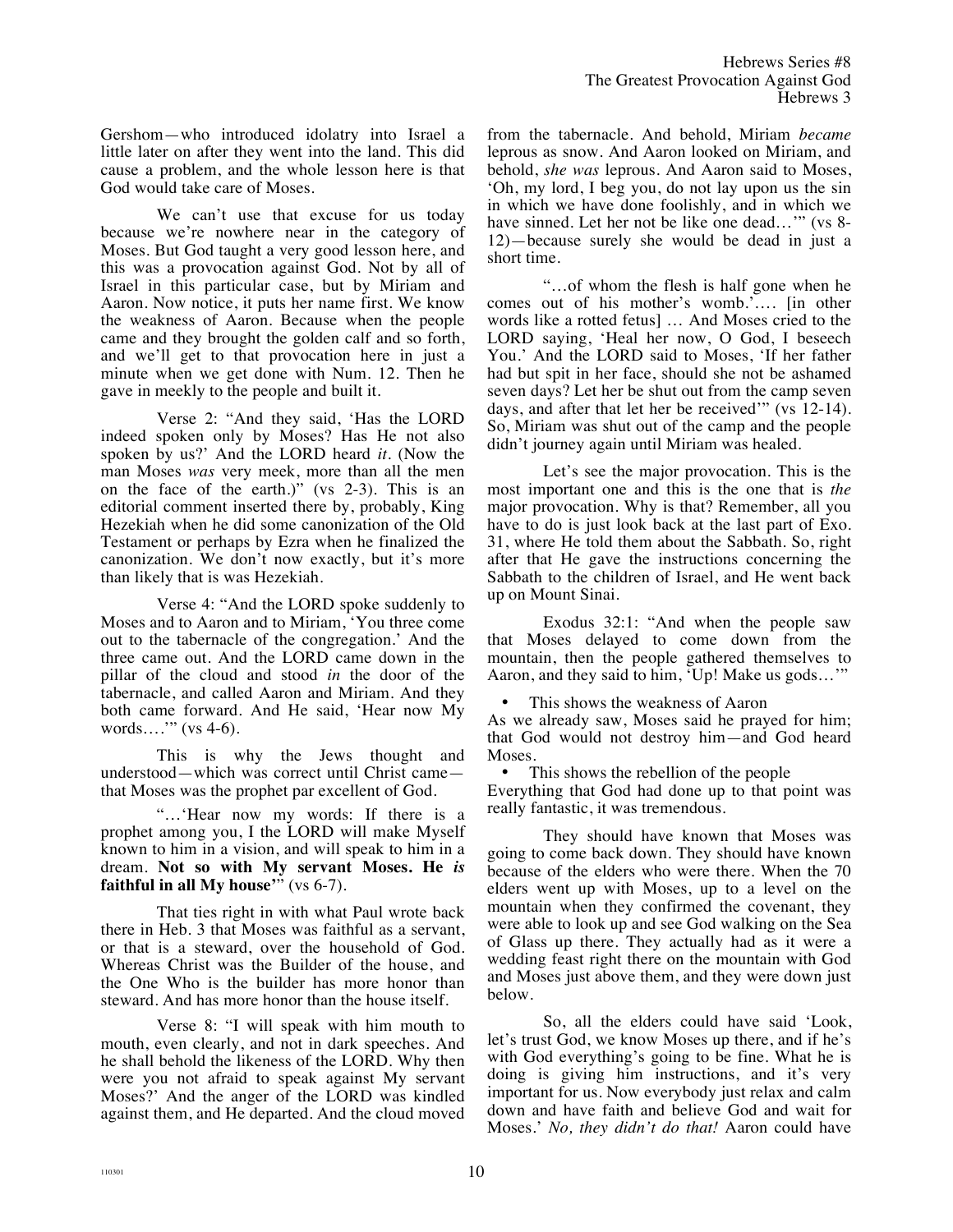said so but apparently he was afraid of the people. So, here we have *giving into the mob*. And political expediency of doing what they do based upon what Aaron said, 'Well you know this people is given the sins, so you know, let's just turn them over to sin.'

So, they came to Aaron and said, "…'Up! Make us gods which shall go before us, for this Moses, **the man** who brought us up out of the land of Egypt, we do not know what has become of him.' And Aaron said to them, 'Break off the golden earrings which *are* in the ears of your wives, of your sons, and of your daughters, and bring *them* to me.' And all the people broke off the golden earrings which were in their ears, and brought *them* to Aaron. And he took *them* from their hand, and fashioned it with an engraving tool..." (vs 1-4). Aaron<sub>[transcriber's</sub> correction] personally handmade the idols!

In this case they broke the first two commandments. We're going to see that they broke the third commandment. We're going to see that they broke the fourth commandment. That's the provocation because:

- **the first commandment:** 'I *am* the LORD thy God, which have brought thee out of the land of Egypt. Thou shalt have no other gods before me.'
- the second commandment: 'Thou shalt not make unto thee any graven image, or any likeness *of any thing* that *is* in heaven above, or that *is* in the earth beneath, or that *is* under the earth.' Or in the sea. Thou shalt not bow down thyself to worship them; for I the LORD your God *am* a jealous God, visiting the iniquity of the fathers unto the children of the third and fourth *generation* of them that hate me; and showing mercy unto thousands of them that love me, and keep my commandment.'

Here they were breaking the first two right away. And Aaron, the high priest of God was right there in the middle of this provocation doing it. That is remarkable, to me.

"…and fashioned it with an engraving tool, and made a molten calf. And they said, 'These *are* your gods, O Israel, who brought you up out of the land of Egypt'"  $(v 4)$ .

Now you know why—when the kingdom was split during the days of Jeroboam and Rehoboam—Jeroboam was able to make the golden calves and the people just said, 'oh yes, that is true.' They went head long into idolatry again.

• **the third commandment:** taking the name of God in vain

• **the fourth commandment:** having a feast which was not of God

Now, on those golden calves, if you've seen the movie *The Ten Commandments*, they have it just right. Where the horns come up and there is a round sun-disc right between the horns, which is symbolizing sun-worship. So, I would have to say, although it doesn't say it directly, I would be surprised if they were not doing this on a Sunday.

Verse 5, let's see the rest of the account here: "And when Aaron saw *the calf*, he built an altar before it. And Aaron made a proclamation and said, 'Tomorrow *is* a Feast to the LORD.'"

Isn't that amazing? I wonder if that was from being the Sabbath and tomorrow was Sunday. I don't know, it doesn't say, so let's not go beyond just saying it's possible.

Verse 6: "And they rose up early on the next morning..." *Yes!* For their gods they would get up early on the morning, but for the true God all they would do was squawk and complain.

"…and offered burnt offerings, and brought peace offerings. And the people sat down to eat and to drink, and rose up to play"  $(v 6)$ .

That means they had a pagan sex orgy before the golden calves. If you've seen the movie *The Ten Commandments* I think that they show a very good depiction of what went on with that scene where is says and they rose up to play. Let's see the rest of the story; and *see how they provoke God!* 

Verse 7: "And the LORD said to Moses, 'Go! Get you down, for your people… [he's stuck between the people and God] …whom you brought out of the land of Egypt, have corrupted *themselves*. They have turned aside quickly out of the way, which I commanded them. They have made them a molten calf, and have worshiped it, and have sacrificed to it, and said, "These *are* your gods, O Israel, who have brought you up out of the land of Egypt."' And the LORD said to Moses, 'I have seen this people, and behold, it *is* a stiff-necked people. And now leave Me alone, so that My wrath may burn hot against them and that I may consume them. And I will make of you a great nation.'" (vs 7-10).

I mean, this is really quite a thing! God said, 'Look, I can fulfill my promise to Abraham, Isaac, and Jacob through you. Let Me destroy all these people of Israel because they are so rebellious.'

Verse 11: "And Moses prayed to the LORD his God, and said, 'LORD, why does Your wrath burn hot against Your people whom You have brought forth out of the land of Egypt with great